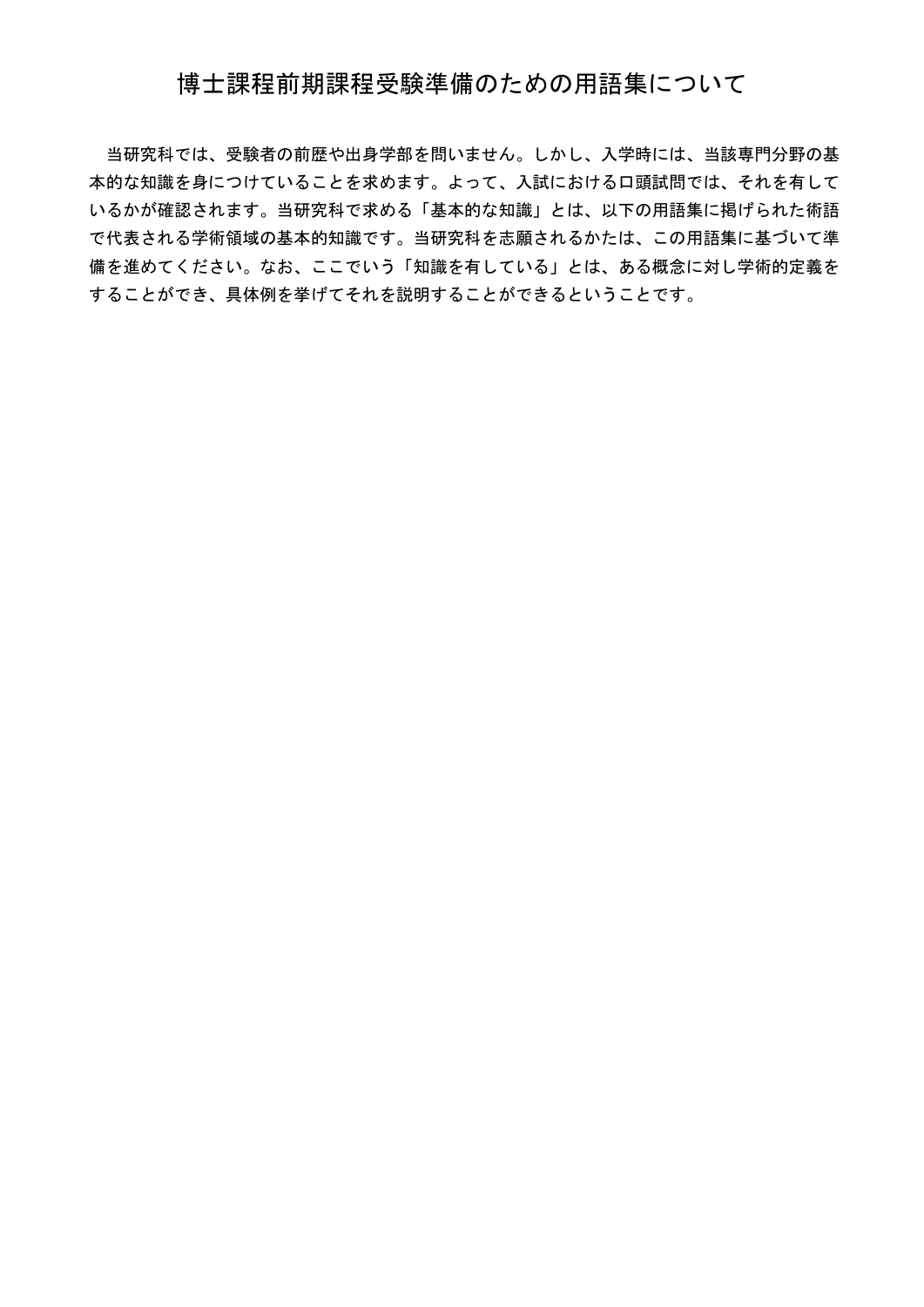## 博士課程前期課程受験準備のための用語集

## 研究対象言語:中国語

(外国語教育学領域)

| $[1]$                                   | 音段 (分節音 / Segment)                       |
|-----------------------------------------|------------------------------------------|
| 语音学<br>(音声学 / Phonetics)                | 声調 (声調 / Tone)                           |
| 音韵学<br>(音韻論 / Phonology)                | 连读变调 (連続変調 / Tone Sandhi)                |
| 构词学<br>(形態論 / Morphology)               | 停延 (停頓 / Pause)                          |
| 语法学・句法学<br>(統語論/Syntax)                 | 语调(イントネーション、抑揚、音調 / Intonation)          |
| 语义学<br>(意味論 / Semantics)                | 重音(ストレス、アクセント、プロミナンス /                   |
| 语用学<br>(語用論 / Pragmatics)               | Stress, Accent, Prominence)              |
| 应用语言学<br>(応用言語学/Applied Linguistics)    |                                          |
| (言語類型論/Linguistic Typology)<br>语言类型学    | $[3]$<br>表音文字(表音文字 / Phonogram)          |
| 孤立语<br>(孤立語 / Isolating Language)       | 表语文字(表語文字 / Logogram, Logograph)         |
| 屈折语<br>(屈折語 / Inflectional Language)    | 语素音节文字 (形態素音節文字 /                        |
| 黏着语<br>(膠着語/Agglutinating Language)     | Morphosyllabograph)                      |
| 普通话(普通話 / Standard Chinese)             | 六书(六書)                                   |
| 官话 (官話 / Mandarin Chinese)              | 词<br>(語 / Word)                          |
| 汉语方言(漢語系諸方言 / Varieties of Chinese)     | 语素<br>(形態素 / Morpheme)                   |
| [2]                                     | 自由语素 (自由形態素/Free Morpheme)               |
| (単音、音 / Phone)<br>音素                    | 不自由语素 / 黏着语素<br>(拘束形態素 / Bound           |
| 音位 (音素 / Phoneme)                       | Morphemes)                               |
| 音节<br>(音節 / Syllable)                   | (単純語 / Simple Words)<br>单纯词              |
| (形態素 / Morpheme)<br>语素                  | 合成词<br>(合成語/Compound Words)              |
| 国际音标(IPA)                               | (語基 / Root)<br>词根                        |
| International Phonetic Alphabet)        | 词缀<br>(接辞 / Affix)                       |
| 五度标记法(五度標記法 / Five-level tone mark)     | 前缀<br>(接頭辞 / Prefix)                     |
| 区别 (性) 特征 (弁別的特徵 / Distinctive Feature) | (接尾辞 / Suffix)<br>后缀                     |
| (調音点 / Point of Articulation)<br>发音部位   | 固定短语<br>(固定表現 / Fixed Phrase)            |
| 发音方法 (調音法 / Manner of Articulation)     | 基本词汇 (基本語彙 / Basic Vocabulary)           |
| 元音<br>(母音 / Vowel)                      | 同音词<br>(同音語 / Homonym)                   |
| 辅音<br>(子音 / Consonant)                  | 近义词<br>(類義語 / Synonym)                   |
| 声母<br>(声母)                              | 上位词<br>(上位語 / Upper Word)                |
| 韵母<br>(韻母)                              | 外来词<br>(外来語 / Loan Word)                 |
| 介音・韵头 (介音、渡り音、韻頭)                       | (混成語 / Hybrid)<br>混合词                    |
| 主要元音・韵腹 (主母音、韻腹)                        | (離合詞 / Separable Word, Line Word)<br>离合词 |
| 韵尾(韻尾)                                  | (慣用句 / Idiom)<br>惯用语                     |
|                                         |                                          |